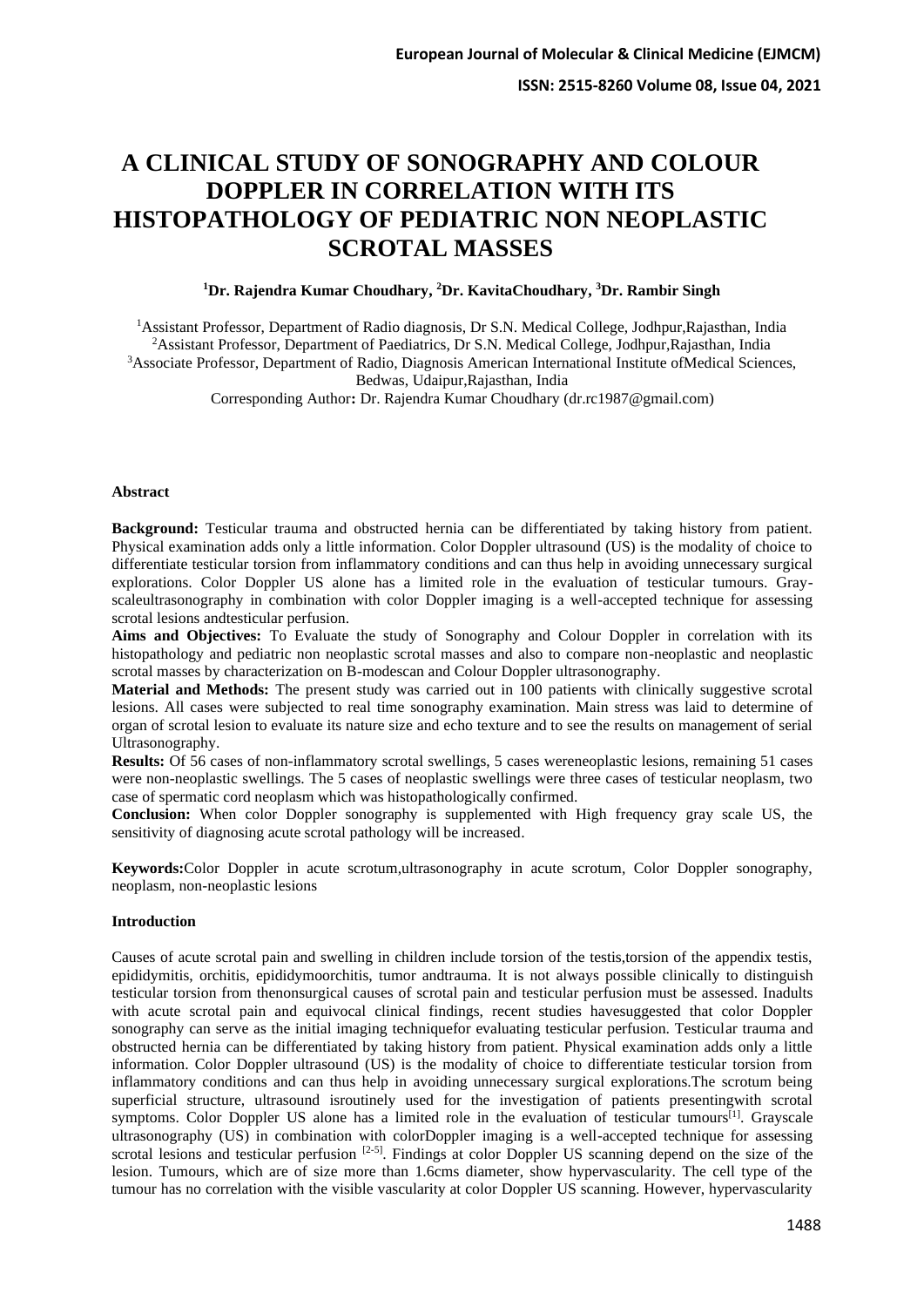## **European Journal of Molecular & Clinical Medicine (EJMCM)**

# **ISSN: 2515-8260 Volume 08, Issue 04, 2021**

of these neoplastic lesions cannot be differentiated fromthat of inflammatory lesions. The clinical manifestations in many scrotal processes include pain, swelling, redness, and a palpable mass. Non-inflammatory, Non-Neoplastic swellings of scrotum includes hydrocele, lymphocele, spermatocele, epididymal cyst, testicular cyst, varicocele and complete hernia. US permits differentiation between lesions that require urgent surgery in cases such as testicular torsion, malignant tumors and traumatic ruptureand those that can be managed conservatively such as, epididymo-orchitis, torsion of the testicular appendages [6,7]. The present study aimed to comparenonneoplastic and neoplasticscrotal masses by characterization on B-mode scan and Colour Dopplerultrasonography.

#### **Material and methods**

The present study was carried out in 100 patients with clinically suggestive scrotal lesions. Cases were selected in a random manner from the vast pool of the patients either attending department or being admitted in department of surgery. The study was conducted in theDepartment of Radio diagnosis at DrS.N. Medical College Jodhpur,Rajasthan. Afterdetailed clinical examination all patients with scrotal lesion were subjected to real time sonography examination. Main stress was laid to determine of organ of scrotal lesion to evaluate its nature size and echotexture and to see the results on management of serial Ultrasonography.



**Fig 1:** USG Image showingheterogenous area noted in epididymis and Testis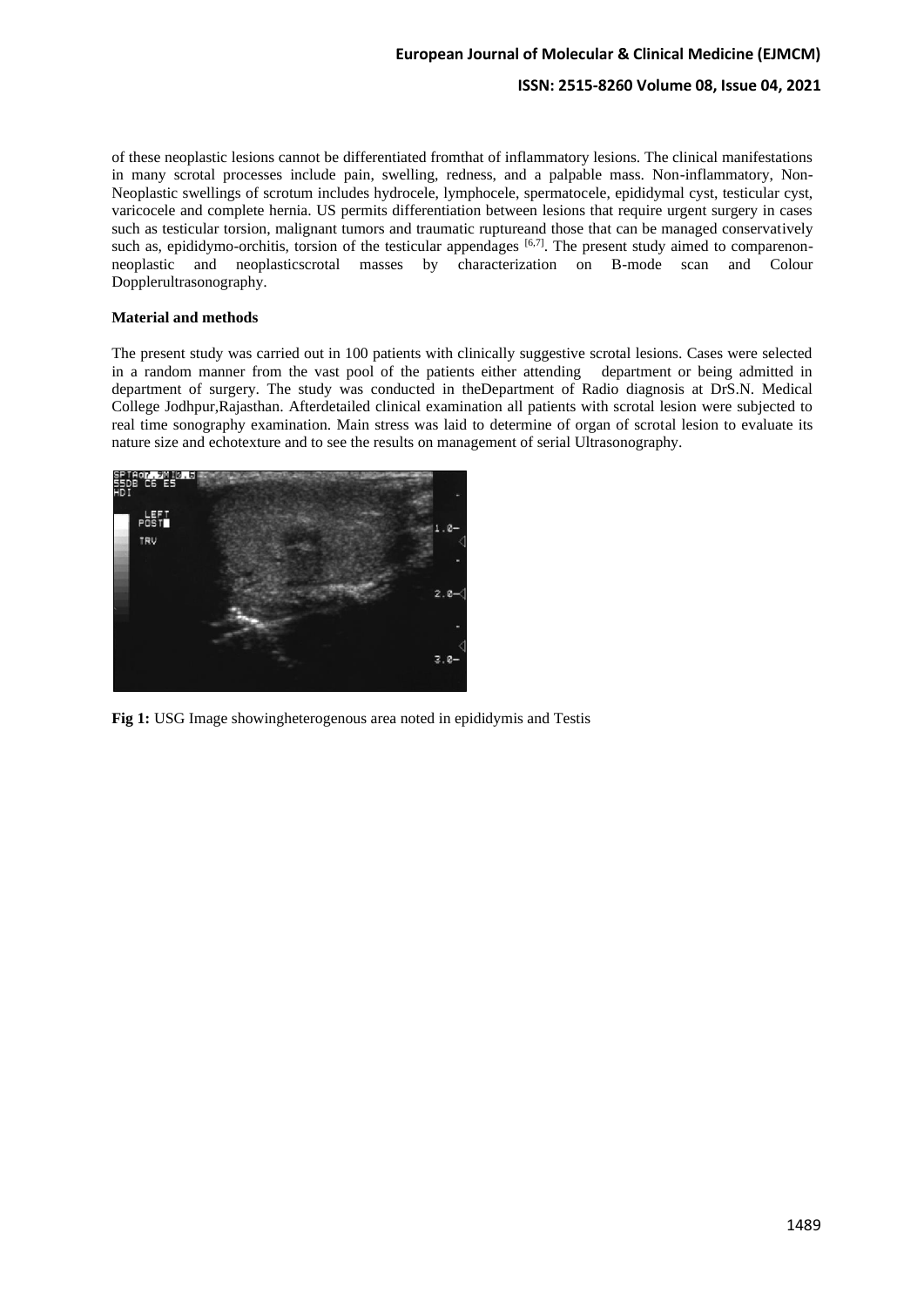

**Fig 2:** USG image showing diffuse hypoechoic area noted in left testis



**Fig 3:** USG Image showing multiple focal hypoechoic area noted in right testis



**Fig 4:** CDUS image showing carcinoma of testis

#### **Results**

Out of the 100 cases 56 were found to have non inflammatory scrotal swellings. Of 56 cases of noninflammatory scrotal swellings, 5 cases were neoplastic lesions, remaining 51 cases were non-neoplastic swellings. The 5 cases of neoplastic swellings were three cases of testicular neoplasm, two case of spermatic cord neoplasma which was histopathologically confirmed.Three cases of testicular neoplasm showed well defined, homogenous hypoechoic echo-texture with increase vascularties, other two cases of spermatic cord neoplasmshowed ill-defined hypoechoic areas. Both cases showed increased vascularity on Color Doppler study. One of the case of seminoma had distant metastases in lungs. Five cases were diagnosed as testicular malignancy on Colour Doppler Ultrasonography out of which, only 4cases were subsequently found to have malignancy. 4 case were turned out to be orchitis, one of which was wrongly diagnosed as malignancy. Out of 5 cases of malignancy, three cases were diagnosed as testicular mass and 2 cases were diagnosed as spermatic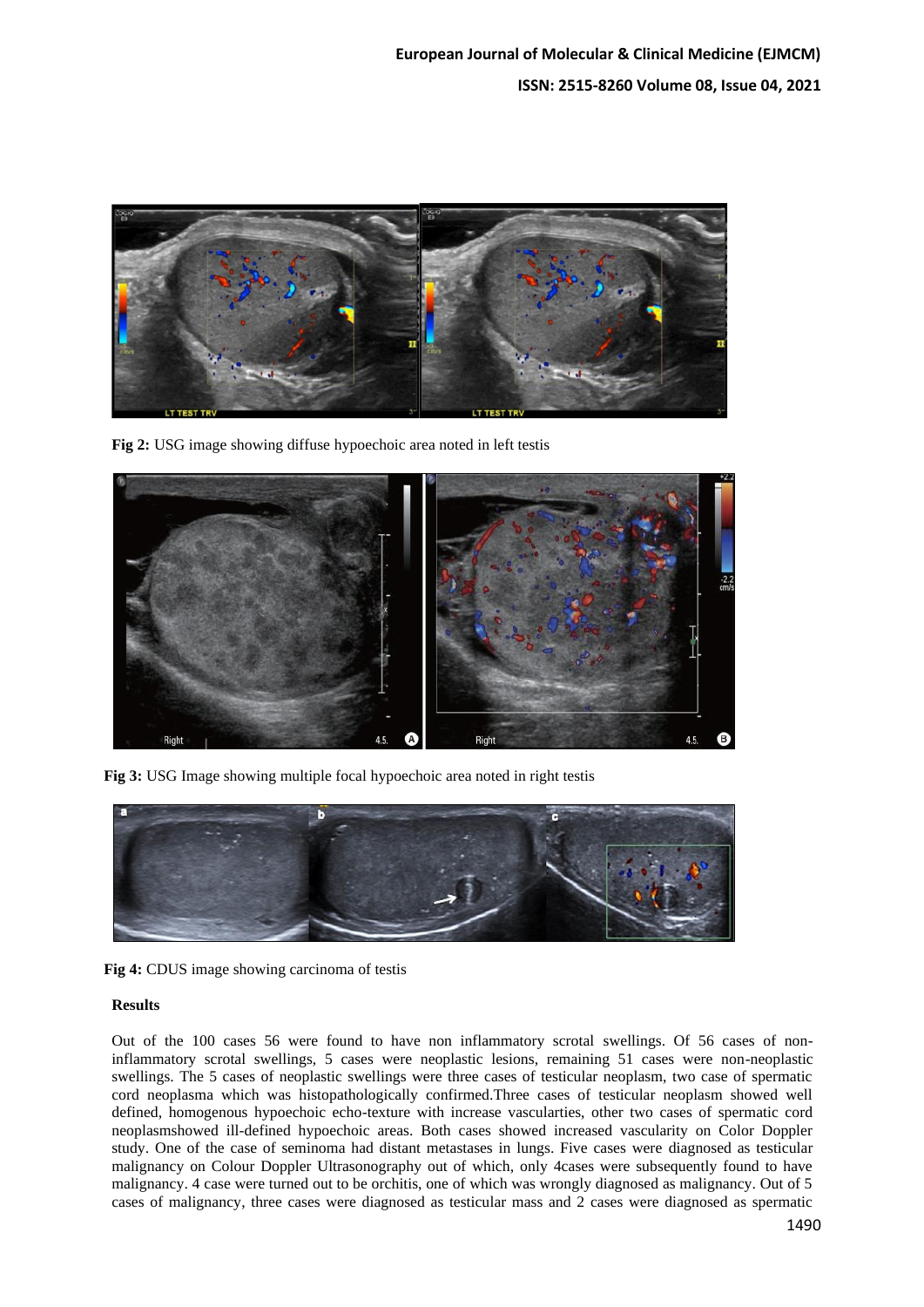#### **ISSN: 2515-8260 Volume 08, Issue 04, 2021**

cord neoplasmwith sensitivity 80% and specificity 75%. Overall sensitivity and specificity of Colour Doppler Ultrasonography in diagnosis of scrotal diseases was 98.9% and 80% respectively. Among non-neoplastic scrotal swellings, hydrocele is the commonest pathology noted 39

cases (39%). The incidence of non-neoplastic scrotal swellings is very much high comparedto neoplastic swellings. Incidence of extra testicular swellings is more, compared to intra testicular swellings. High frequency was 100% sensitive in differentiating, As in Table 1 and Figure 5.

|  |  |  | Table 1: Sensitivity and specificity of CDUS in diagnosis of Detected |
|--|--|--|-----------------------------------------------------------------------|
|--|--|--|-----------------------------------------------------------------------|

|           | S. No. Pathology | No. of cases | $^{10}/_0$ |
|-----------|------------------|--------------|------------|
|           | Hydrocele        | 39           | 76.47%     |
| <u>L.</u> | Epididymal Cyst  |              | 17.64%     |
|           | AVM of Scrotum   |              | 1.96%      |
|           | Varicocele       |              | 3.92%      |
|           | Total            |              | 100%       |



**Fig 5:** Sensitivity and specificity of CDUS in diagnosis of detected

Four cases were true positive, one case was false positive,whereas, 3 cases were true negative and one case wasfalse negative. Thus, sensitivity of CDUS in detectingneoplastic lesions was 80% and specificity was 75%, As in Table 2 and Figure 6.

**Table 2:** Sensitivity and specificity of CDUS in diagnosis oftesticular masses

|                       | <b>Histopathological diagnosis</b> |                 |       |
|-----------------------|------------------------------------|-----------------|-------|
| <b>CDUS Diagnosis</b> | <b>Positive</b>                    | <b>Negative</b> | Total |
| Tumor                 |                                    |                 |       |
| Non tumor             |                                    |                 |       |
| Total                 |                                    |                 |       |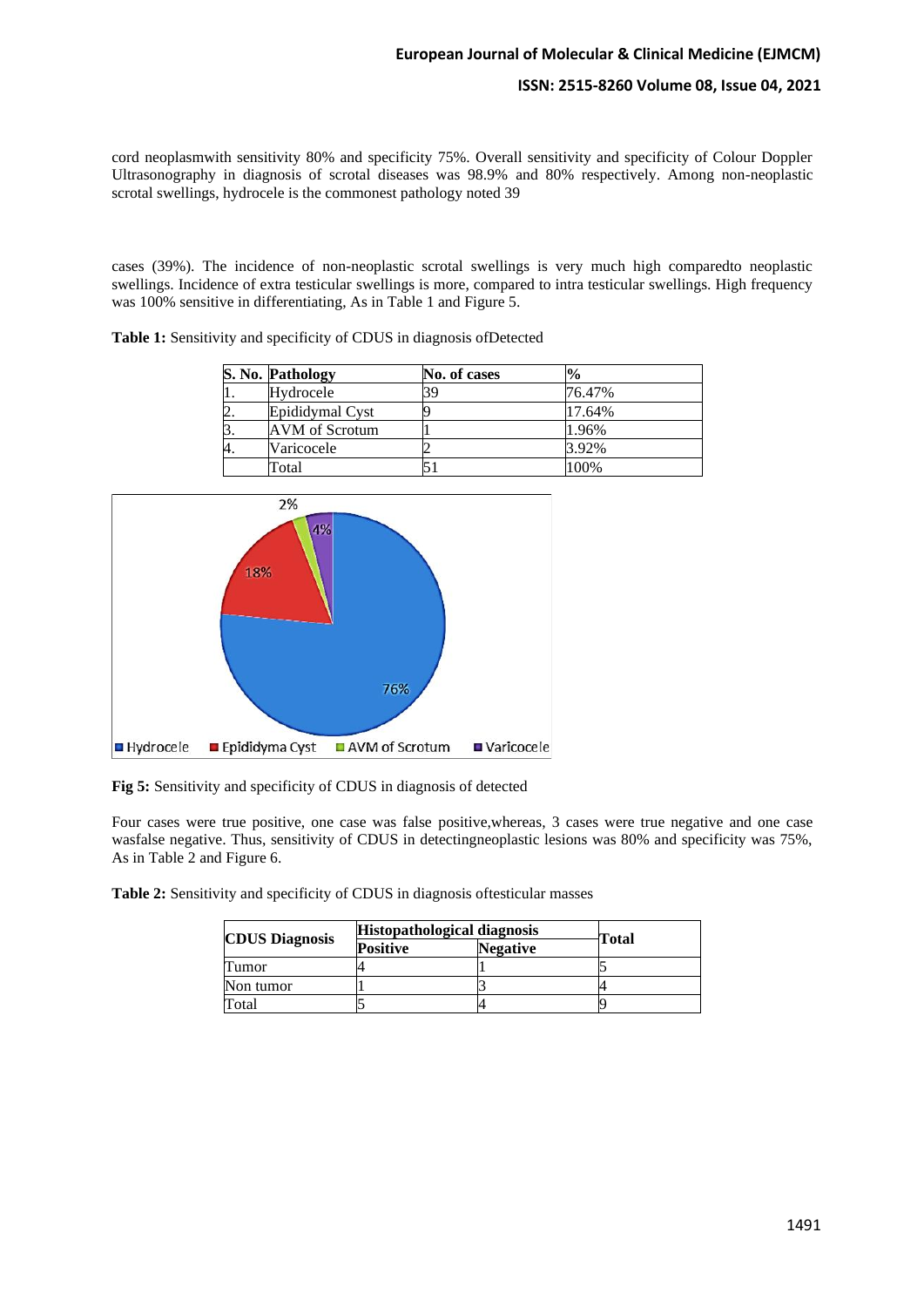#### **ISSN: 2515-8260 Volume 08, Issue 04, 2021**



**Fig 6:** Sensitivity and specificity of CDUS in diagnosis of testicular masses **Discussion**

Epididymo-orchitis is the most common cause of acute scrotal pain in postpubertal men. The age of peak incidence is 40-50 years. In our study out Of 56 cases of non-inflammatory scrotal swellings, 5 cases were neoplastic lesions, remaining 51 cases were non-neoplastic swellings. The 5 cases of neoplastic swellings were three cases of testicular neoplasm, two case of spermatic cord neoplasm which was histopathologically confirmed. Three cases of testicular neoplasm showed well defined, homogenous hypoechoicecho-texture with increase vascularity, other two case of spermatic cord neoplasm showed ill-defined hypoechoic areas. Both cases showed increased vascularity on color Doppler study. One of the case of seminoma had distant metastases in lungs. These findings are in similarity to previous studies by Grantham *et al.*,<sup>[8]</sup> and Schwerk*et al.*<sup>[9]</sup> of the remaining 51 cases, pathology was seen in both hemi scrotum in 25 cases, unilateral in 26 cases. Of total 76 hemiscrotum, more than one pathology noted in 6 cases. So totally 82 pathologies were detected. In the studies by Willscheret al., <sup>[10]</sup>Argeret al., <sup>[11]</sup> and Richie et al.<sup>[12]</sup> including the present study, the incidence of nonneoplastic scrotal swellings is very much high compared to neoplastic swellings. In addition, incidence of extra testicular swellings is more compared to intra testicular swellings. High frequency was 100% sensitive in differentiating intra testicular swellings from extra testicular swellings. Among non-neoplastic scrotal swellings, hydrocele was the commonest pathology noted39 cases (39%). Out of 39 cases, 36 cases were primary vaginal hydrocele (36%), 3 cases were encysted hydrocele of cord (3%). Out of 39 cases, hydrocele was noted unilaterally in 14 cases, bilateral in 25 cases. These findings are in similarity to previous studies of Willscher*et*  al.,<sup>[10]</sup> and Argeret al.<sup>[11]</sup>all cases of hydroceles appeared as collection of clear fluid between two layers of tunica. In encysted hydrocele of cord, the collection of clear fluid along spermatic cord appeared as anechoic lesions adjacent to spermatic cord that moves with gentle traction to cord. In present study, we noted two cases ofInguinoscrotal hernia in association with hydrocele. On High-frequency US scan, there was a hernial sac in the inguinal region, extending up to upper pole of testis with bowel loops within the sac. Ipsilateral testis and epididymis were normal. Next most common lesion wasvaricocele, noted in 2 cases, Out of 51cases (3%). Out of 2 cases, unilateral varicocele noted in 1 cases (50%), bilateral varicocele noted in 1 cases (50%). A varicocele was considered to be present by high-frequency grey scale US, if 2 or more veins could be identified, with atleast 1 vein having diameter of 3 mm or greater. A varicocele was considered to be present by color Doppler US, if retrograde flow was identified within the pampiniform plexus spontaneously and/or during Valsalva maneuver. Out of 2 cases of Ultrasonographycally confirmed cases of varicocele, one case showed pathological abnormalities in semen analysisin the form of azoospermia. These results indicate that colourdopper is having high sensitivity 100%.These finding were compared to previous similar study by Meacham RB *et al*. [13], Bowel strangulation is more common in indirect than in direct inguinal hernia. An akinetic dilated loop of bowel observed at US in the hernial sac is reported to have high sensitivity and specificity for the recognition of bowel strangulation <sup>[14,15]</sup>. Hyperemia of scrotal soft tissue and bowel wall are suggestive of strangulation.

#### **Conclusion**

Ultrasonography and colour Doppler is non-invasive first modality of choice for evaluation of various scrotal pathologies. It is useful for differentiating testicular swelling from and extra testicular swelling and solid from cystic testicular masses. High-resolution ultrasonography enables in clear demonstration of morphological alterations associated with acute scrotal inflammatory diseases, but has the limitations, because it does not enable assessment ofperfusion of scrotum and its contents. When color Doppler sonography is supplemented